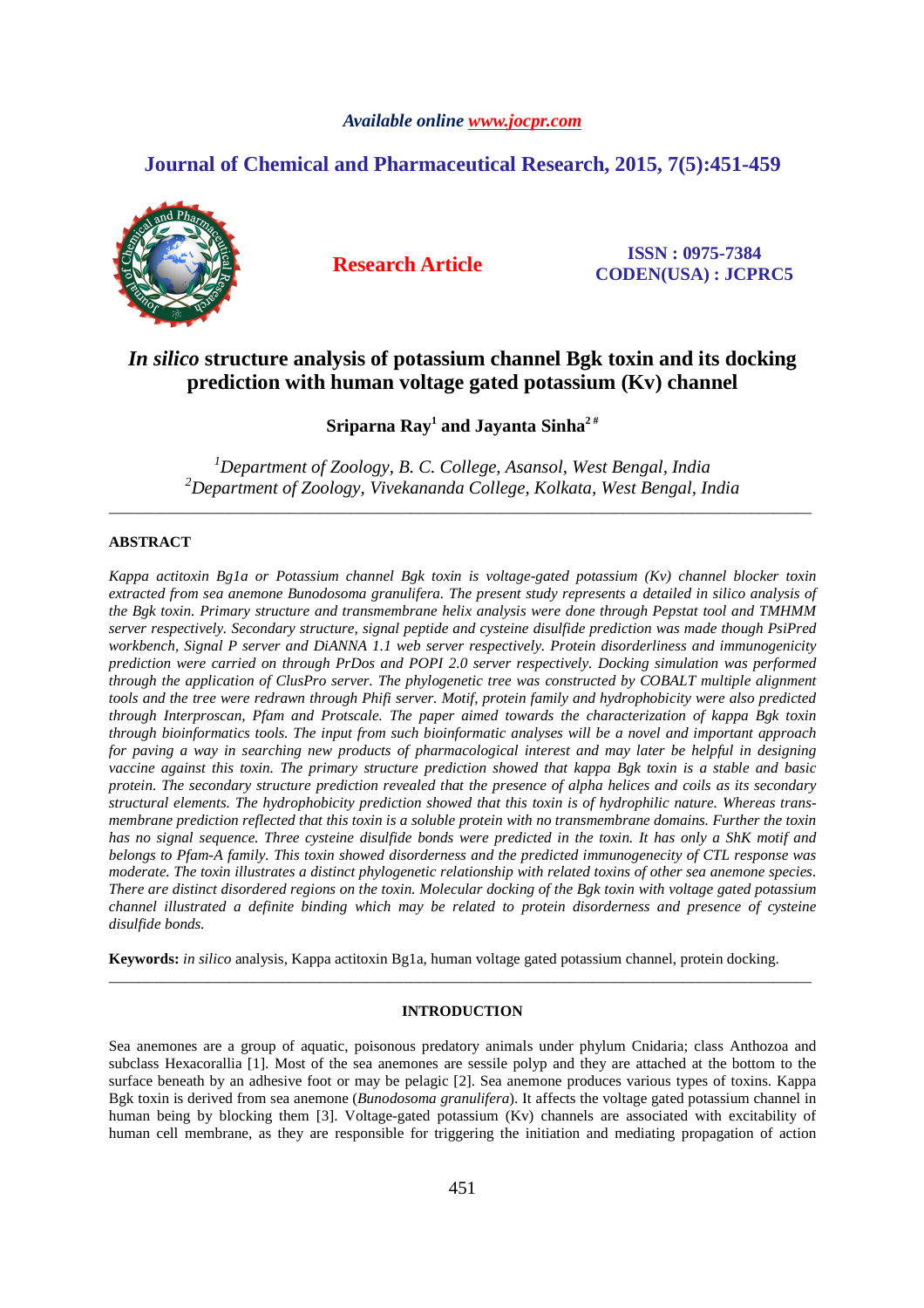potential [4]. During action potential, they play a crucial role in returning the depolarized cell to a resting state [5]. Toxins from *Anemonia sulcata, Bunodasoma granuliferum, Stichodactyla helianthus* also act as blockers of a specific member of the Kv potassium channel family. Kv channels are trans-membrane channels specific for potassium and sensitive to voltage changes in the cell's membrane potentials. These channels are trans-membrane pore forming complexes. There are two subunits-α subunit (actual conductance pore) and β (auxillary proteins). This β-subunit does not conduct current on their own but rather modulate the activity of Kv channels [6, 7]. In this paper, *in silico* study of Kappa actitoxin Bg1a or potassium channel Bgk toxin had been performed. The aim of this work is to predict primary structure, secondary structure, hydrophobicity, motif, cysteine-disulfide bond, transmembrane helix, signal peptide, immunogenicity and phylogenetic tree and also to carry on docking study with a voltage gated potassium channel.

*\_\_\_\_\_\_\_\_\_\_\_\_\_\_\_\_\_\_\_\_\_\_\_\_\_\_\_\_\_\_\_\_\_\_\_\_\_\_\_\_\_\_\_\_\_\_\_\_\_\_\_\_\_\_\_\_\_\_\_\_\_\_\_\_\_\_\_\_\_\_\_\_\_\_\_\_\_\_*

# **EXPERIMENTAL SECTION**

#### **1. Sequence retrieval:**

Sequence of potassium channel Bgk toxin was retrieved from uniprot (www.expasy.org/sprot/) (Table 1).

#### **Table 1. Description about potassium channel Bgk toxin.**

| Toxin<br>name              | Sources                   | PDB<br>m | <b>PDB</b><br>code | <b>Uniprot</b><br>Identifier | <b>Toxin peptide sequence</b>         | Sequence<br>length |
|----------------------------|---------------------------|----------|--------------------|------------------------------|---------------------------------------|--------------------|
| Kappa<br>actitoxin<br>Bg1a | Bunodosoma<br>granulifera | 1 BGK    | P29186             | TXT1B BUNGR                  | VCRDWFKETACRHAKSLGNCRTSOKYRANCAKTCELC | 37 aa              |

## **2. Amino acid composition prediction of potassium channel Bgk toxin:**

Amino acid composition and other physico-chemical parameters of the potassium channel Bgk toxin was analyzed through Pepstats tool (www.emboss.bioinformatics.nl/cgi bin/emboss/ pepstats). Various physico-chemical parameters analyzed for the given protein sequence include: theoretical pI, amino acid composition, extinction coefficient, estimated half life, instability index, aliphatic index and Grand Average of Hydropathicity (GRAVY).

#### **3. Secondary structure prediction of potassium channel Bgk toxin**:

Secondary structure analysis of potassium channel Bgk toxin was carried out using Psipred protein sequence analysis workbench (www.bioinf.cs.ucl.ac.uk/psipred).

#### **4. Hydrophobicity prediction of potassium channel Bgk toxin:**

Hydrophobicity prediction was done through Protscale tool (www.expasy.org/protscale).

### **5.Trans-membrane helices prediction**:

Whether the Kv channel Bgk toxin has transmembrane helices or not, were predicted using TMHMM server version\_2.0 (www.agro.vbi.vt.edu/cgi-bin/tmhmm).

### **6. Signal sequences prediction of potassium channel Bgk toxin** :

Detection of Signal sequence of potassium channel Bgk toxin protein was carried out using Signal P 4.1 server – CBS (www.cbs.dtu.dk/services/SignalP/).

# **7. Cysteine-disulfide prediction of potassium channel Bgk toxin**:

Positions of the cysteine disulphide bonds were predicted through DiANNA 1.1 web server (www. clarius.bc-edu/ ~cloetelab / DiANNA). This software helps in disulfide connectivity prediction.

# **8.Motif Prediction of potassium channel Bgk toxin**:

Motif prediction were made through the use of Interproscan server (www. ebi.ac.uk/Tools /pfa/ iprscan/).

**9. Protein family prediction of potassium channel Bgk toxin**:

# This was done through Pfam software (pfam.sanger.ac.uk).

## **10. Phylogenetic tree prediction of potassium channel Bgk toxin**:

Phylogenetic tree prediction was done by COBALT multiple alignment tools (www. ncbi.nlm.nih.gov/tools/ cobalt/).This software indicates evolutionary relationship amongst the related sea anemone toxins. The tree is redrawn and refined through Phy.fi online tool (www. cgi-www.cs.au.dk/cgi-chili/phyfi/).

# **11**. **Protein disordered region prediction of potassium channel Bgk toxin**:

Detection of protein disordered region was carried out by PrDos server (www.prdos.hgc.jp).

## **12. Immunogenecity of MHC Class-1 and Class-2 predictio**n:

This was carried out through POPI 2.0 server (www.mba.biocuckoo. org).One can compute T-cell immunogenicity through this software.

**13. Selection of particular potassium channel (receptor) of Bgk toxin**: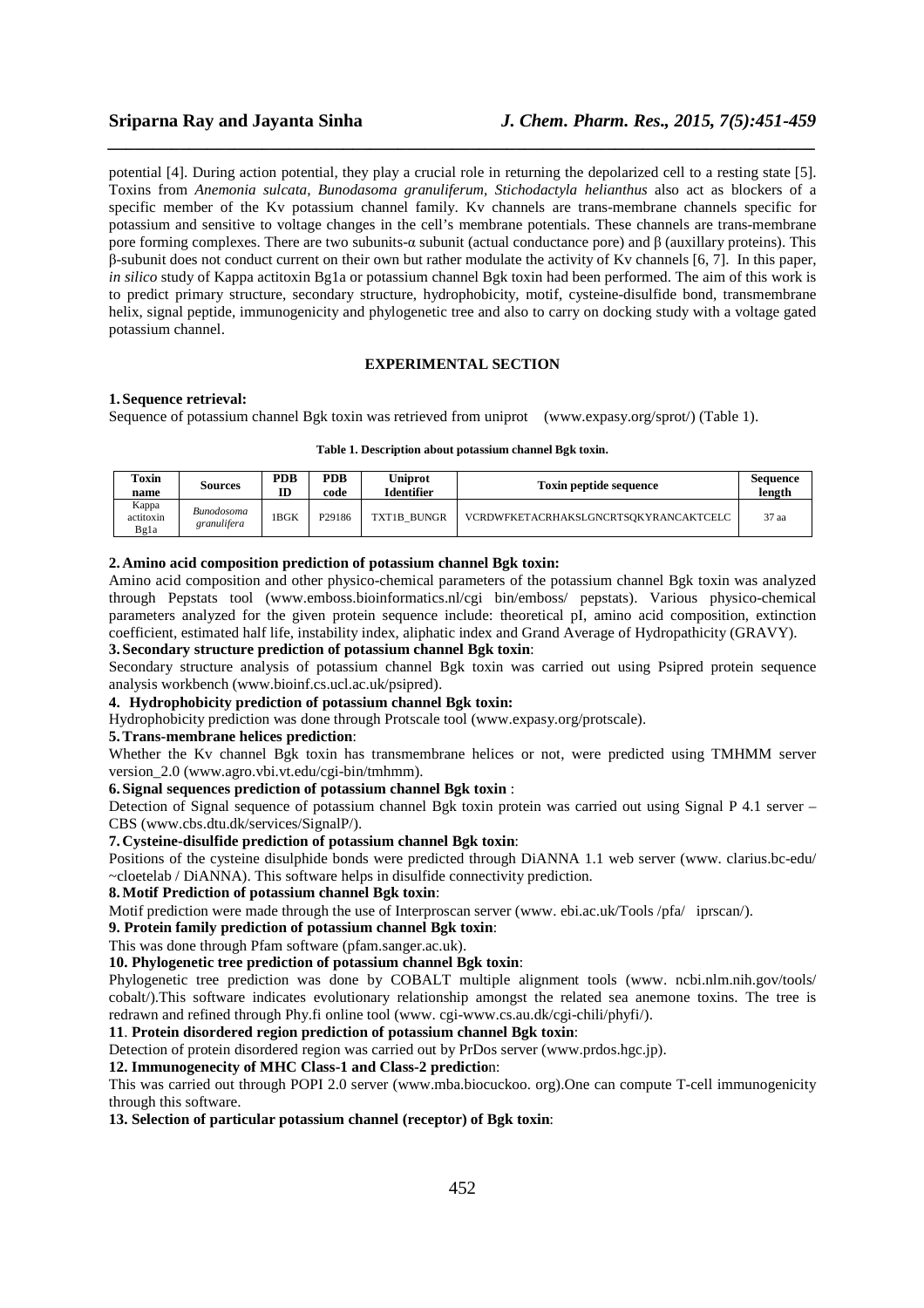A particular voltage gated potassium channel (PDB Id. 3BJ4) was retrieved from protein databank (www. rscb.org/pdb/home/home.do) (Table 2).

*\_\_\_\_\_\_\_\_\_\_\_\_\_\_\_\_\_\_\_\_\_\_\_\_\_\_\_\_\_\_\_\_\_\_\_\_\_\_\_\_\_\_\_\_\_\_\_\_\_\_\_\_\_\_\_\_\_\_\_\_\_\_\_\_\_\_\_\_\_\_\_\_\_\_\_\_\_\_*

| <b>Toxin name</b>                                                     | Source          | PDB ID | PDB code | <b>Uniprot Identifier</b>                                           | Sequence length                                                                                                                                                                                                                                                                                                                                                                                                                                                                                                                                                                                                                                           |
|-----------------------------------------------------------------------|-----------------|--------|----------|---------------------------------------------------------------------|-----------------------------------------------------------------------------------------------------------------------------------------------------------------------------------------------------------------------------------------------------------------------------------------------------------------------------------------------------------------------------------------------------------------------------------------------------------------------------------------------------------------------------------------------------------------------------------------------------------------------------------------------------------|
| <b>Potassium channel</b><br>subunit<br>(Polymer 1; chain A $\&$<br>B) | Homo<br>sapiens | 3BJ4   | P51787   | KCNO1 HUMAN                                                         | 676 aa                                                                                                                                                                                                                                                                                                                                                                                                                                                                                                                                                                                                                                                    |
| <b>Toxin peptide sequence</b>                                         |                 |        |          | TDMLHQLLSLHGGSTPGSGGPPREGGAHITQPCGSGGSVDPELFLPSNTLPTYEQLTVPRRGPDEGS | MAAASSPPRAERKRWGWGRLPGARRGSAGLAKKCPFSLELAEGGPAGGALYAPIAPGAPGPAPPASPAAPAAPPVASDLGPRPPVS<br>LDPRVSIYSTRRPVLARTHVQGRVYNFLERPTGWKCFVYHFAVFLIVLVCLIFSVLSTIEQYAALATGTLFWMEIVLVVFFGTEYVV<br>RLWSAGCRSKYVGLWGRLRFARKPISIIDLIVVVASMVVLCVGSKGQVFATSAIRGIRFLQILRMLHVDRQGGTWRLLGSVVFIHRQ<br>ELITTLYIGFLGLIFSSYFVYLAEKDAVNESGRVEFGSYADALWWGVVTVTTIGYGDKVPQTWVGKTIASCFSVFAISFFALPAGILG<br>SGFALKVOOKOROKHFNROIPAAASLIOTAWRCYAAENPDSSTWKIYIRKAPRSHTLLSPSPKPKKSVVVKKKKFKLDKDNGVTPG<br>EKMLTVPHITCDPPEERRLDHFSVDGYDSSVRKSPTLLEVSMPHFMRTNSFAEDLDLEGETLLTPITHISQLREHHRATIKVIRRMQY<br>FVAKKKFOQARKPYDVRDVIEQYSQGHLNLMVRIKELQRRLDQSIGKPSLFISVSEKSKDRGSNTIGARLNRVEDKVTQLDQRLALI |

| Table 2. Description about human voltage gated potassium channel |  |  |
|------------------------------------------------------------------|--|--|
|------------------------------------------------------------------|--|--|

### **14. Docking prediction of potassium channel Bgk toxin**:

Docking between the Kappa actitoxin Bg1A or potassium channel Bgk toxin and the human voltage gated potassium (Kv) channel protein (receptor) was done by ClusPro 2.0 server (www. cluspro.bu.edu).The docked complex is visualized through JSmol software (www. bioinformatics.org/first glance/fgij/).

# **RESULTS AND DISCUSSION**

In this study, primary structure and physic-chemical properties of potassium channel Bgk toxin was predicted using PEPSTAT tool and the results are shown in Table 3 and Table 4 respectively. The Table 3 shows that cysteines are abundant (16.2%) in this toxin and the least are valine (2.7%), tyrosine (2.7%), tryptophan (2.7%), phenylalanine (2.7%), histine (2.7%), glycine (2.7%) and glutamine (2.7%). Abundant cysteines are frequently involved in disulfide bonds (03 nos. bonds), where pairs of cysteines are oxidized to form a covalent bond. These bonds serve mostly to stabilize the protein structure.

| Types of amino acid | Amino acid composition $(\% )$ | Types of amino acid | Amino acid composition $(\% )$ |
|---------------------|--------------------------------|---------------------|--------------------------------|
| Ala                 | 10.8                           | Leu                 | 5.4                            |
| Arg                 | 10.8                           | Lys                 | 10.8                           |
| Asn                 | 5.4                            | Met                 | 0.0                            |
| Asp                 | 2.7                            | Phe                 | 2.7                            |
| ' ys                | 16.2                           | Pro                 | 0.0                            |
| Gln                 | 2.7                            | Ser                 | 5.4                            |
| Glu                 | 5.4                            | Thr                 | 8.1                            |
| Gly                 | 2.7                            | Trp                 | 2.7                            |
| His                 | 2.7                            | Tyr                 | 2.7                            |
| Ile                 | 0.0                            | Val                 | 2.7                            |

**Table 3. Amino acid composition prediction of potassium channel Bgk toxin** 

 Table 4 exhibits the certain physic-chemical properties of the toxin. Calculated isoelectric point (pI) is 8.8823, the protein is basic. The aliphatic index of a protein is defined as the relative volume occupied by aliphatic side chains (alanine, valine, isoleucine, leucine). It may be regarded as a positive factor for the increase of thermostability of globular protein. As the aliphatic amino acid content of this toxin is 8.108 Mol % hence indicates that this protein is not stable for a wide range of temperature. The aromatic amino acid content of this protein (10.811 Mole %) include aromatic ring. Aromatic amino acids strongly promote cross-β amyloid formation; further amyloidogenicity of aromatic residues is due to high hydrophobicity [8, 9]. As this toxin is hydrophilic in nature thus there is no chance of cross-beta amyloid formation. This toxin shows basic properties due to high basic amino acid content i.e. 24.324 Mole % hence it can accept a proton and exists with an overall charge of  $+1$  at physiological pH. Extinction coefficient of this toxin  $(6970M^{-1}cm^{-1})$  indicates how much light, a protein absorbs at a certain wavelength. This toxin absorbs greater amount of light.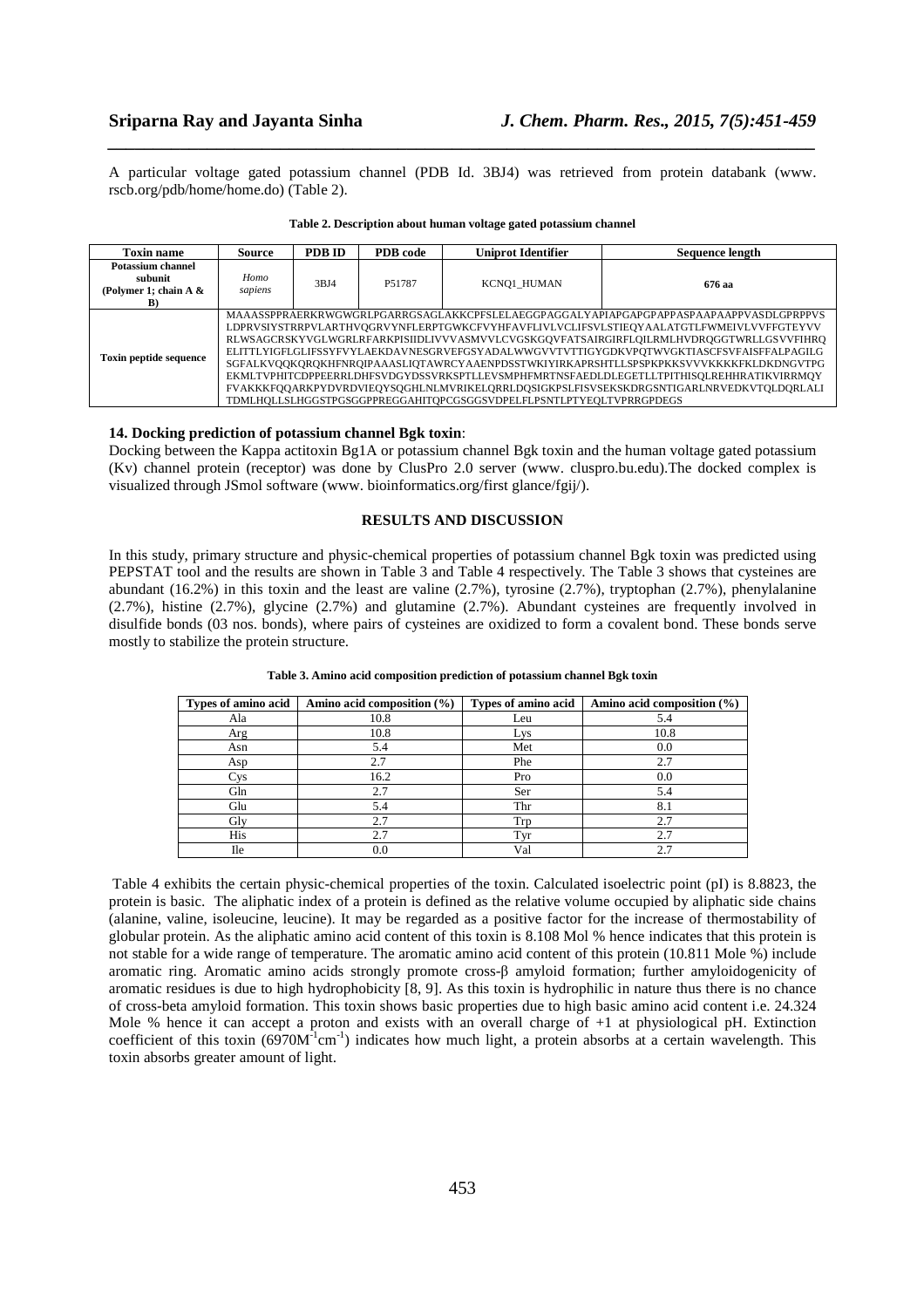| <b>Toxin name</b>                                                  | Mol.wt. | pI   | <b>Aliphatic</b><br>amino acid<br>(Mole $\%$ ) | <b>Aromatic</b><br>amino acid<br>$(Mole\%)$ | Non polar<br>amino acid<br>$(Mole\%)$ | Polar amino<br>acid (Mole<br>$\%$ ) | <b>Basic</b><br>amino<br>acid<br>(Mole<br>$\frac{9}{0}$ | Acidic<br>amino<br>acid<br>(Mole $\%$ ) | <b>Extinction</b><br>co-efficient<br>$(M^{-1}cm^{-1})$ |
|--------------------------------------------------------------------|---------|------|------------------------------------------------|---------------------------------------------|---------------------------------------|-------------------------------------|---------------------------------------------------------|-----------------------------------------|--------------------------------------------------------|
| Kappa<br>actitoxin Bg1a<br>or<br>Potassium<br>channel Bgk<br>toxin | 4281.93 | 8.88 | 8.108                                          | 10.811                                      | 45.946                                | 54.054                              | 24.324                                                  | 8.108                                   | 6970                                                   |

*\_\_\_\_\_\_\_\_\_\_\_\_\_\_\_\_\_\_\_\_\_\_\_\_\_\_\_\_\_\_\_\_\_\_\_\_\_\_\_\_\_\_\_\_\_\_\_\_\_\_\_\_\_\_\_\_\_\_\_\_\_\_\_\_\_\_\_\_\_\_\_\_\_\_\_\_\_\_* **Table 4. Physico-chemical properties of potassium channel Bgk toxin** 

The secondary structure was predicted through PsiPred server. Results showed that the toxin is composed of alpha helix and coils (Table 5).

**Table 5. Secondary structure prediction of potassium channel Bgk toxin** 

| <b>Toxin name</b>      | Alpha<br>helix $(\% )$    | $3_{10}$<br>Heli<br>$\mathbf{x}$<br>(%) | pI<br>helix<br>(%)          | <b>Beta</b><br><b>Bridg</b><br>e<br>(%) | <b>Extended</b><br>strand<br>(%)                                                                                                                                                                                                                                | <b>Beta</b><br>turn<br>(%) | <b>Bend</b><br>region<br>$($ %) | Random<br>coil<br>(%)        | <b>Ambiguous</b><br>state<br>(%) | Other<br>states<br>(%) |
|------------------------|---------------------------|-----------------------------------------|-----------------------------|-----------------------------------------|-----------------------------------------------------------------------------------------------------------------------------------------------------------------------------------------------------------------------------------------------------------------|----------------------------|---------------------------------|------------------------------|----------------------------------|------------------------|
| Kappa<br>actitoxin Bgk | 75.6<br>(in two<br>areas) | 0.00                                    | 0.00                        | 0.00                                    | 0.00                                                                                                                                                                                                                                                            | 0.00                       | 0.00                            | 23.07<br>(in three<br>areas) | 0.00                             | 0.00                   |
|                        | Pred $-$<br>LEGEND:       |                                         | $- Hefix$<br>Strand<br>Coil | 10                                      | Fred: ССККНННККНННККННННССССКККНННККНННККССС<br>A4: VCROWFKETACRKAKSLGNCRTSOKYRANCAKTCELC<br>20<br>$Cost \left( \frac{1}{2} \right)$ and $\left  \frac{1}{2} \right $ = Confidence of Prediction<br>Pred   Predicted Secondary Structure<br>AA: Target Sequence |                            | 30                              |                              |                                  |                        |

This toxin is predominant in  $\alpha$ -helix and random coil. Presence  $\alpha$ -helix in two stretches (75.6 %; 3-17 and 22-34 amino acid positions) points to the fact that it is globular protein. Globular proteins are spherical ("globe-like") proteins that are somewhat water-soluble (they actually form colloids in water), unlike the fibrous or membrane proteins. The molecule's apolar (hydrophobic) amino acids are bounded towards the molecule's interior whereas polar (hydrophilic) amino acids are bound outwards, allowing dipole-dipole interactions with the solvent, which explains the molecule's solubility. The protein partially also exhibits a random coil conformation. The conformational entropy (the energy associated with the physical arrangements of protein chain that assumes a compact and globular state) associated with random coil states appreciably its energetic stabilization and accounts for much of the energy barrier to protein folding. Here, this toxin has 23.07% random coil in three stretches (1-2, 18- 21, 35-37 amino acid positions) that represents moderate amount of energetic stabilization.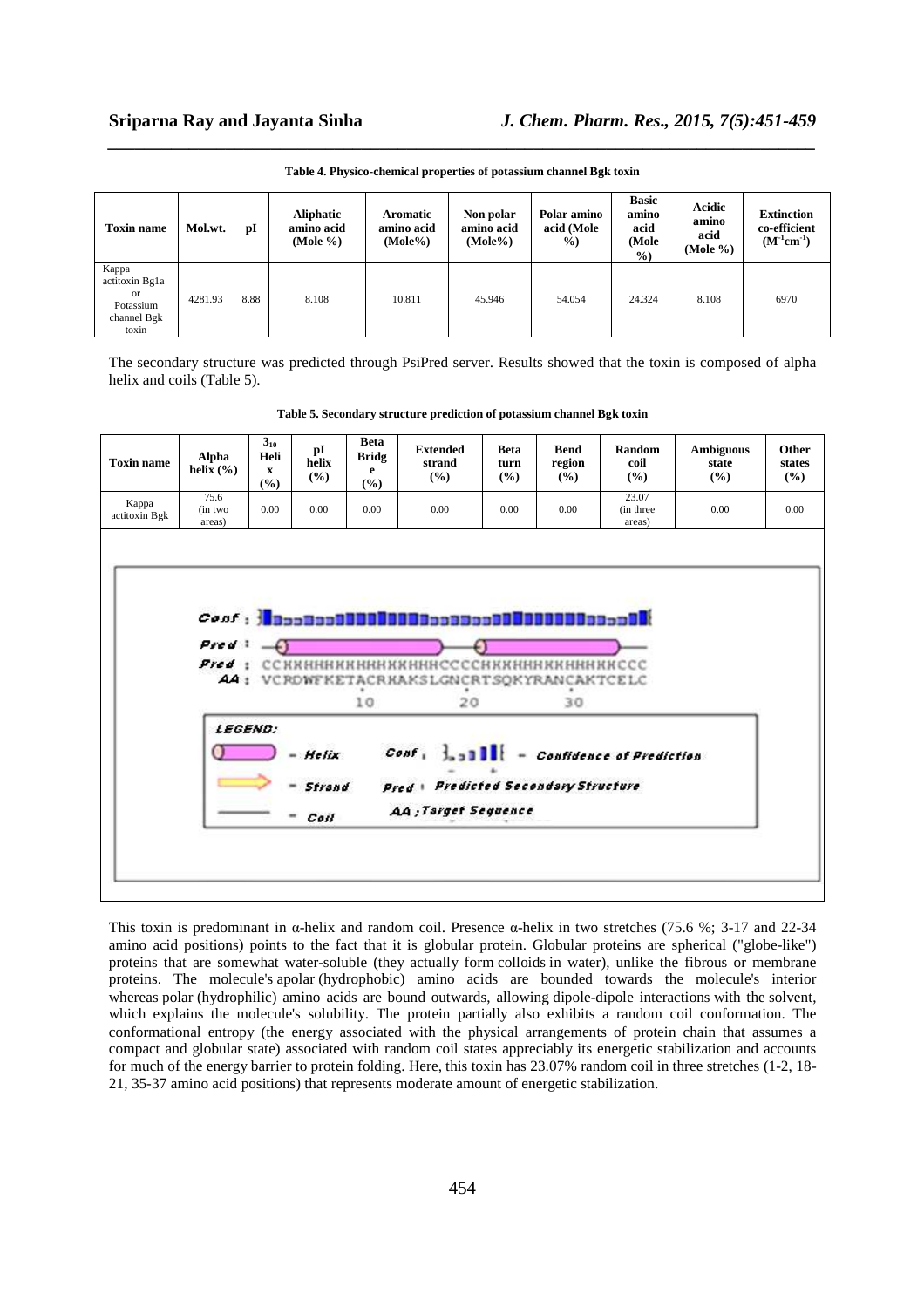Kyte-Doolite is widely applied scale for determining hydrophobic character of a protein. If the region is greater than zero, then the region is hydrophobic in character [10]. Hydrophobicity of potassium channel Bgk toxin including GRAVY was predicted through Protscale. Table 6, represents the analysis of hydrophobicity of potassium channel Bgk toxin including GRAVY.

*\_\_\_\_\_\_\_\_\_\_\_\_\_\_\_\_\_\_\_\_\_\_\_\_\_\_\_\_\_\_\_\_\_\_\_\_\_\_\_\_\_\_\_\_\_\_\_\_\_\_\_\_\_\_\_\_\_\_\_\_\_\_\_\_\_\_\_\_\_\_\_\_\_\_\_\_\_\_*

| <b>Toxin name</b>    | Maximum value | Minimum value | <b>GRAVY</b> |
|----------------------|---------------|---------------|--------------|
| Kappa actitoxin Bg1a | .167          |               |              |

The GRAVY value for a peptide or protein is calculated as the sum of hydropathy values of all the amino acids, divided by the no. of residues in the sequence. As the GRAVY value is too low (-0.738) it indicates better interaction of the protein with water i.e. hydrophilic in nature. Figure 1, demonstrates the hydropathy plot which corroborates with the GRAVY value.



**Figure 1. Hydropathy plot of potassium channel Bgk toxin**

The GRAVY value of this toxin initially declined, after that the GRAVY value of this toxin initially declined, thathe GRAVY value increase and made a peak (-0.5) on 12th amino acid position. After making a small peak, the GRAVY value declined again (on 25<sup>th</sup> amino acid position, GRAVY value was -2.5) and ultimately increased on 33th amino acid position. This time the score was -0.73. This too low score predict that this toxin is hydrophilic.

Table 7, illustrates that potassium channel Bgk toxin has no trans-membrane helix as predicted through TMHMM server.

| Table 7. Trans-membrane helices prediction of potassium channel Bgk toxin |  |  |  |
|---------------------------------------------------------------------------|--|--|--|
|---------------------------------------------------------------------------|--|--|--|

| <b>Toxin name</b>    | Sequence length   No. of Transmembrane helix |  |  |
|----------------------|----------------------------------------------|--|--|
| Kappa actitoxin Bg1a | Not detected                                 |  |  |

 Thus this toxin is predicted to be a soluble protein and globular in nature with huge amount of alpha helix. In a globular protein, the amino acid chain twists and folds in a manner that enhances the protein's solubility in water by placing polar groups of atoms at the protein's surface (where they can contribute in desirable interactions with water molecules. This twisting and folding that ascertain the overall shape of a protein molecule (its tertiary structure) are due mainly to the very complex interplay of intra molecular forces that exists between different groups of atoms within the molecule, and to intermolecular forces working between groups of atoms on the protein and molecules in the protein's immediate surroundings [11].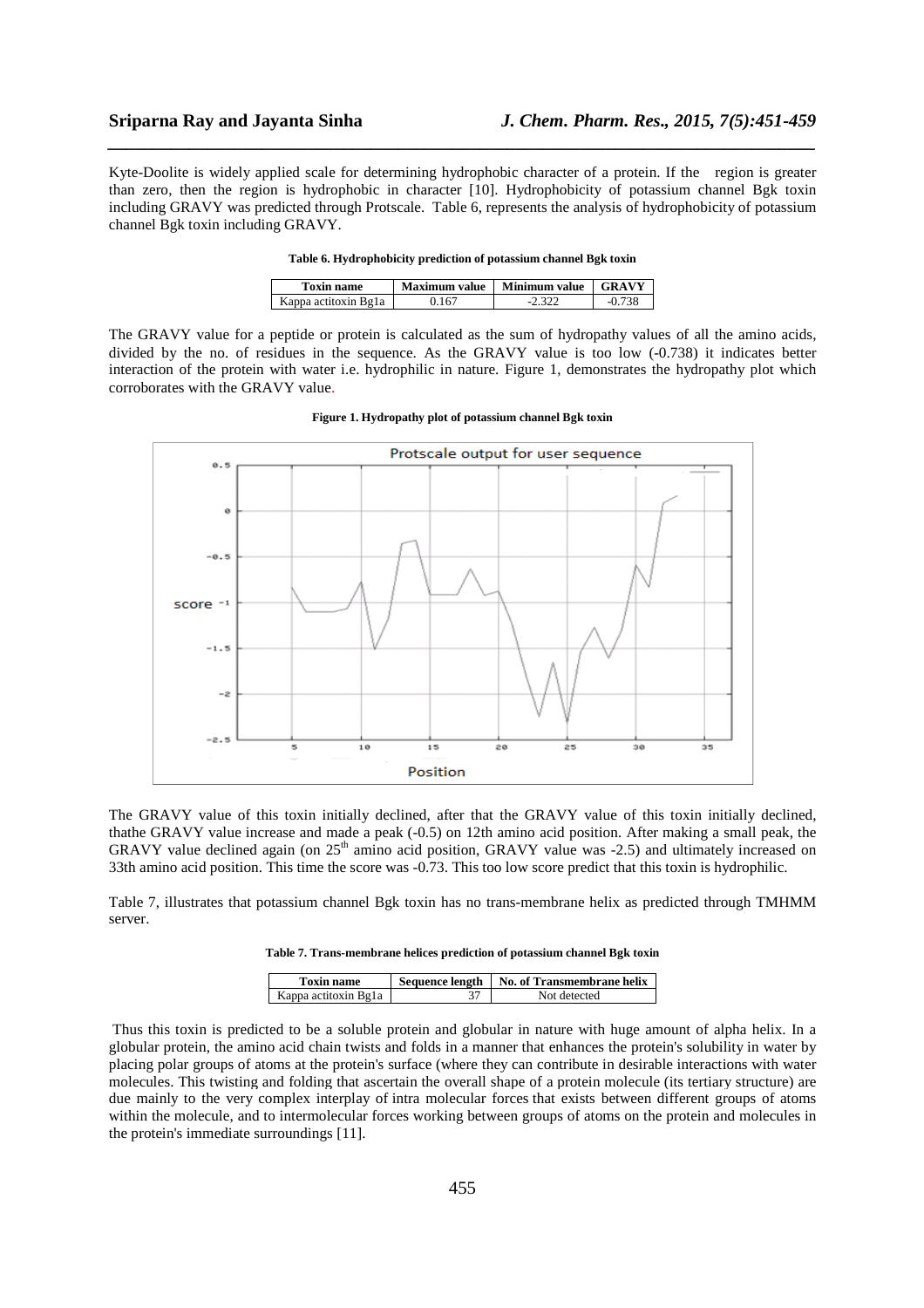As revealed from Table 8 which was predicted through Signal P 4.1 server, potassium channel Bgk toxin does not possess any signal peptide in its sequence.

*\_\_\_\_\_\_\_\_\_\_\_\_\_\_\_\_\_\_\_\_\_\_\_\_\_\_\_\_\_\_\_\_\_\_\_\_\_\_\_\_\_\_\_\_\_\_\_\_\_\_\_\_\_\_\_\_\_\_\_\_\_\_\_\_\_\_\_\_\_\_\_\_\_\_\_\_\_\_*

| <b>Toxin name</b>    | <b>Presence of signal peptide sequence</b> Cleavage site in sequences |     |
|----------------------|-----------------------------------------------------------------------|-----|
| Kappa actitoxin Bg1a |                                                                       | Nil |

**Table 8. Signal peptide prediction of potassium channel Bgk toxin.** 

As this Bgk toxin does not possess any signal peptide in its sequence, so it may have been synthesized on free polyribosome [12].

As predicted through DIANNA 1.1 server. Potassium channel Bgk toxin has at least three (03 nos.) disulfide bonds between cysteines in 2 and 11; 20 and 37 & 30 and 34 positions (Table 9).

|  |  | Table 9. Cysteine-disulfide bond prediction of potassium channel Bgk toxin. |  |  |
|--|--|-----------------------------------------------------------------------------|--|--|
|  |  |                                                                             |  |  |

| <b>Toxin name</b>    | <b>Sequence length</b> | <b>Cysteine sequence position</b> |                                  | Presence of disulfide bond (cysteines in red) |
|----------------------|------------------------|-----------------------------------|----------------------------------|-----------------------------------------------|
| Kappa actitoxin Bg1a | 37                     | <u>.</u>                          | 2-11<br>$20 - 37$<br>$30-34$     | VCRDWFKETACRHAKSLGNCRTSOKYRANCAKTCELC         |
|                      |                        |                                   | 03 nos. Cysteine disulfide bonds |                                               |

Disulfide bonds join the two segments of protein chains, increases the effective local concentration of proteins residues and lowers the effective local concentration of water molecule. As the water molecule strike amide-amide hydrogen bonds and break up secondary structure, so the disulfide bond by excluding the water molecule, stabilize the secondary structure in its vicinity. Disulfide bonds play an important role in the folding and stability of some proteins. To investigate the role of these disulfides in the structure and channel-blocking activity of ShK toxin, Pennington MW et.al, in 1999 synthesized a series of analogues by selective replacement of each pair of halfcystines with two alpha-amino-butyrate (Abu) residues. They did experimentation on ShK toxin. ShK toxin, a potassium channel blocker from the sea anemone *Stichodactyla helianthus*, is a 35 residue polypeptide cross-linked by three disulfide bridges: Cys3-Cys35, Cys12-Cys28, and Cys17-Cys32. They showed that the disulfide bond linking the N- and C-terminal regions is less important for activity than the internal disulfides. NMR analysis of the (Abu12, 28) and (Abu17, 32) analogues indicated that they had little residual structure, in harmony with their significantly reduced activities. By contrast, (Abu3, 35), ShK (12-28, 17-32) had a moderately well-defined solution structure, with a mean pair wise root-mean-square deviation of 1.33 A over the backbone heavy atoms. This structure on the other hand showed significant differences from that of native ShK toxin. The possible interactions of this analogue with the channel and the distinction between native secondary and tertiary structure on one hand and global topology imposed by the disulfide bridges on the other are discussed [13]. As this toxin has a Shk domain (discussed later) there may be a role of disulphide bond in Kv channel blocking.

Table 10, shows that this potassium channel Bgk toxin has one Shk like domain. Shk domain founds in *Stichodactyla helianthus*. This Shk domain is also found in toxin of *Stichodactyla* (sea anemone) that blocks potassium channel [14]. The peptide binds to all four subunits in the Kv tetramer through its interaction with the shallow vestibule at the outer entrance of the ion conduction pathway [15]. Every protein belongs to a specific protein family. Table 10, represents that potassium channel Bgk toxin belongs to pfamA family.

|  | Table 10. Motif and Protein family prediction of Kappa Bbk toxin of potassium channel Bgk toxin |
|--|-------------------------------------------------------------------------------------------------|
|  |                                                                                                 |

| Toxin name           | sequence length | <b>Found motif</b> | <b>Protein family</b> |
|----------------------|-----------------|--------------------|-----------------------|
| Kappa actitoxin Bg1a |                 | ShK domain like    | Pfam A                |
|                      |                 |                    |                       |

PfamA belongs to sea anemone type 1 potassium channel toxin family and type 1b subfamily [16]. A phylogenetic tree (Figure 2) drawn through COBALT server (and modified in Phy.Fi online tool shows 07(seven) other toxins including query sequence [COHJC3.1 (*Bunodosoma caissarum*), COHJC2.1 (*Bunodosoma caissarum*), P81897.1 (*Actinia equina*), Q9TWG1.1 (*Anemonia sulcata*), P291862 (*Bunodosoma granulifera,* query sequence), QOEAE5.1 (*Anemonia erythraea*) and O168462 (*Heteractis magnifica*)]. The phylogenetic tree shows that COHJC3.1 and COHJC2.1 are sister toxins as are P81897.1 andQ9TWG1.1. These sister toxins are clade to P291862 and P291862 is clad to QOEAE5.1 and O168462. This type of phylogenetic tree was explored in Kv1 potassium channel toxins in sea anemones. In this case, Bgk toxin of *Bunodosoma granulifera* also showed similarities with *Anemonia sulcata*,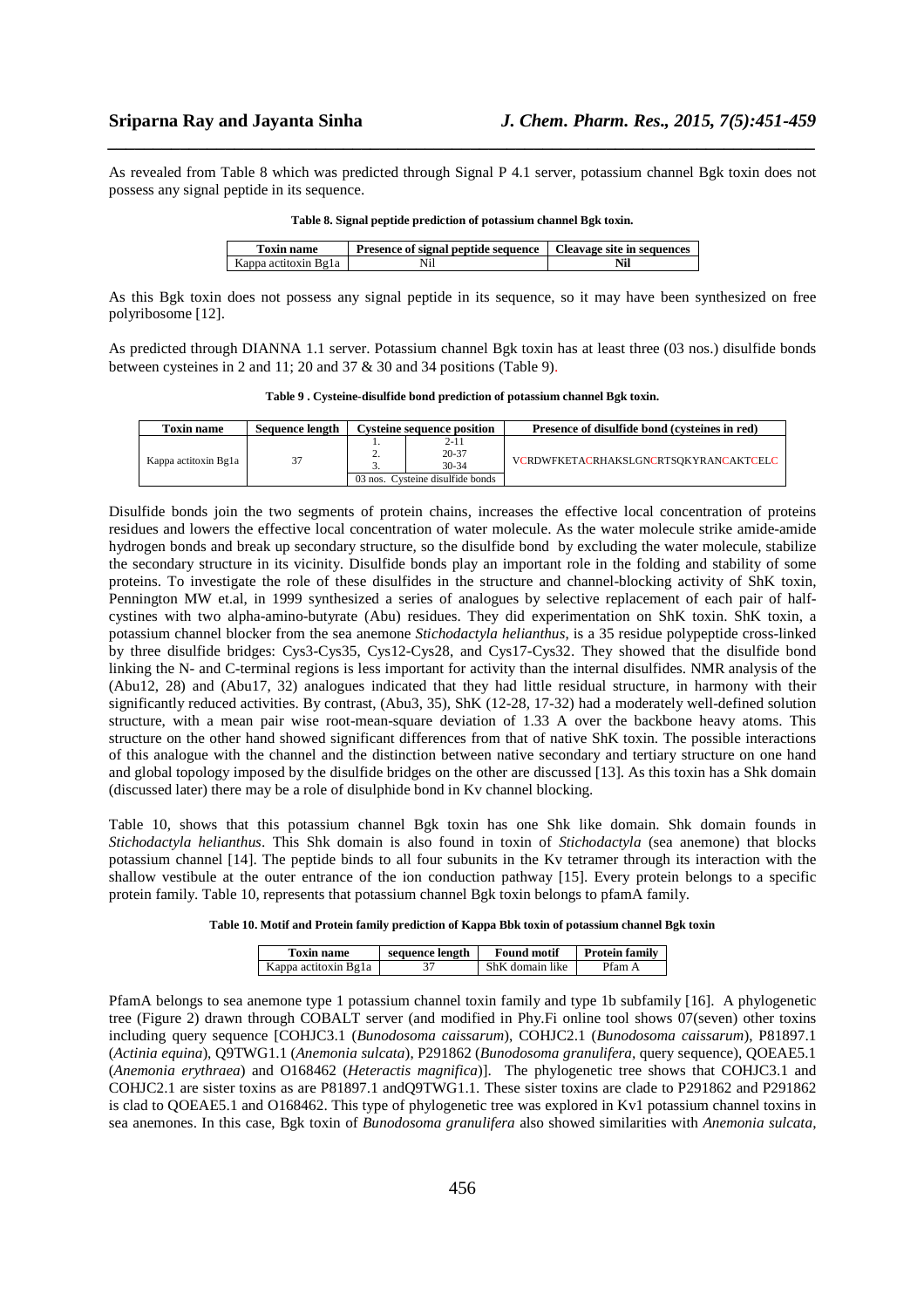*Actinia equina* and *Anemonia erythraea* [17]. Protein evolution study often involves the comparison of homologs, sequences that have common origins but may or may not have common activity. These homologous sequences are inherited from a common ancestor that possesses similar structure.

*\_\_\_\_\_\_\_\_\_\_\_\_\_\_\_\_\_\_\_\_\_\_\_\_\_\_\_\_\_\_\_\_\_\_\_\_\_\_\_\_\_\_\_\_\_\_\_\_\_\_\_\_\_\_\_\_\_\_\_\_\_\_\_\_\_\_\_\_\_\_\_\_\_\_\_\_\_\_*



**Figure 2. Phylogenetic tree prediction of Bgk toxin**

Table 11, shows the protein disordered region of this potassium channel Bgk toxin as predicted PrDos server. The double underlined residues are predicted to be disordered. The predicted disordered regions are useful for annotation of proteins. The disordered regions are supposedly involved in many biological processes, such as cell cycle regulation, cell signaling, cell cycle control, molecular recognition of proteins/DNA/RNA and molecular threading [18,19,20]. Protein disordered percentage is 8.108% that may affect protein protein interaction between the voltage gated potassium receptor and the toxin.

#### **Table 11. Protein disordered region prediction of potassium channel Bgk toxin.**

| Toxin name | Protein disordered region(double underline portions)                   |  |
|------------|------------------------------------------------------------------------|--|
|            | Kappa actitoxin Bg1a   <b>VCRDWFKETA CRHAKSLGNC RTSQKYRANC AKTCELC</b> |  |

The cytotoxic T cell destroys cancer cell, viruses and bacteria through cytotoxic substances. The helper T cell release lymphokines that increase the response of B cell. Table 12, demonstrates that predicted immunogenicity (prediction made through POPI 2.0 server) of CTL response is moderate and predicted immunogenicity of HTL response is little. This result may be later helpful in designing vaccine against this toxin already studied in Australian box jelly fish [21].

| Table 12. Immunogenicity prediction of potassium channel Bgk toxin |  |  |  |
|--------------------------------------------------------------------|--|--|--|
|--------------------------------------------------------------------|--|--|--|

| <b>Toxin name</b>       | <b>Epitope sequences</b>              | <b>Predicted immunogenicity</b><br><b>CTL response</b> | <b>Predicted immunogenicity</b><br><b>HTL</b> response |
|-------------------------|---------------------------------------|--------------------------------------------------------|--------------------------------------------------------|
| Kappa actitoxin<br>Bg1a | VCRDWFKETACRHAKSLGNCRTSOKYRANCAKTCELC | Moderate                                               | Little                                                 |

Figure 3, shows the model of molecular docking between Bgk toxin and voltage gated potassium (Kv) channel created through ClusPro 2.0 server and visualized through JSmol First Glance software (www. bioinformatics.org/first glance/fgij/).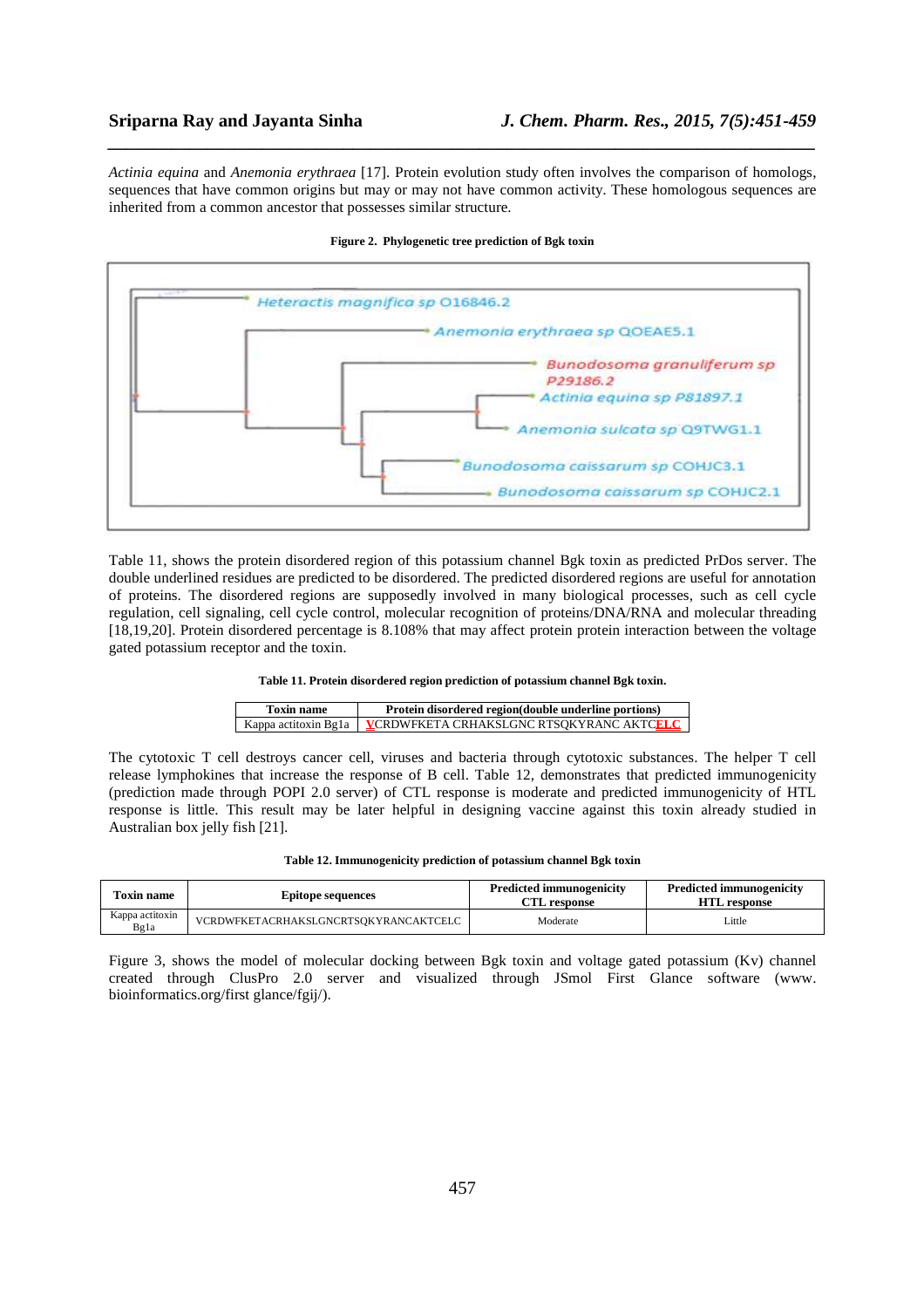

*\_\_\_\_\_\_\_\_\_\_\_\_\_\_\_\_\_\_\_\_\_\_\_\_\_\_\_\_\_\_\_\_\_\_\_\_\_\_\_\_\_\_\_\_\_\_\_\_\_\_\_\_\_\_\_\_\_\_\_\_\_\_\_\_\_\_\_\_\_\_\_\_\_\_\_\_\_\_* **Figure 3. Predicted sea anemone Bgk toxin - voltage gated potassium channel bound complex visualized through JSmol** 

Docking is a method which predicts the favored orientation of one molecule to a second when bound to each other to form a stable complex [22]. Knowledge of the favored orientation in turn may be applied to predict the strength of association or binding affinity between two molecules using for example scoring function. Most scoring functions are physico-based molecular mechanics force fields that approximate the energy of pose; a low (negative) energy indicates a stable system and thus a likely binding interaction. Figure 3, shows the model of molecular docking between Bgk toxin and voltage gated potassium channel as visualized through JSmol First Glance software [23]. Model with highest negative weighted score was selected amongst list of predicted models that points out towards more efficient docking (Table 13).

#### **Table13. Docking score prediction between Bgk toxin and potassium channel protein**

| <b>Cluster</b> | Member | <b>Representative</b> | Weighted score |
|----------------|--------|-----------------------|----------------|
|                | 84     | Center                | $-766.2$       |
|                |        | Lowest energy         | -840.7         |

The weighted score is based upon the following coefficient equation: *E=0.40Erep+−0.40Eatt+600Eelec+1.00EDARS --------------------* [24]

Where :

DARS: Decoy as reference state; rep: Lennard- Jones attractive energies; elec: electrostatic; att : Lennard-Jones repulsive energies

M. Dauplais in 1997 found a diad in a K+ channel-blocking toxin (Bgk) from the sea anemone *Bunodosoma granulifera*. The diad is formed between amino acid position of 6, 13, 23, 25, 26 which are similar to the docking position of Bgk and potassium channel receptor. An alanine-scanning-based analysis revealed the functional importance of five residues, which include a critical lysine and an aromatic residue separated by  $6.6 +/1.0$  A. The same diad is found in the three known homologous toxins from sea anemones. More strikingly, a similar functional diad is present in all K+ channel-blocking toxins from scorpions, although these toxins adopt a distinct scaffold. Moreover, the functional diads of potassium channel-blocking toxins from sea anemone and scorpions superimpose